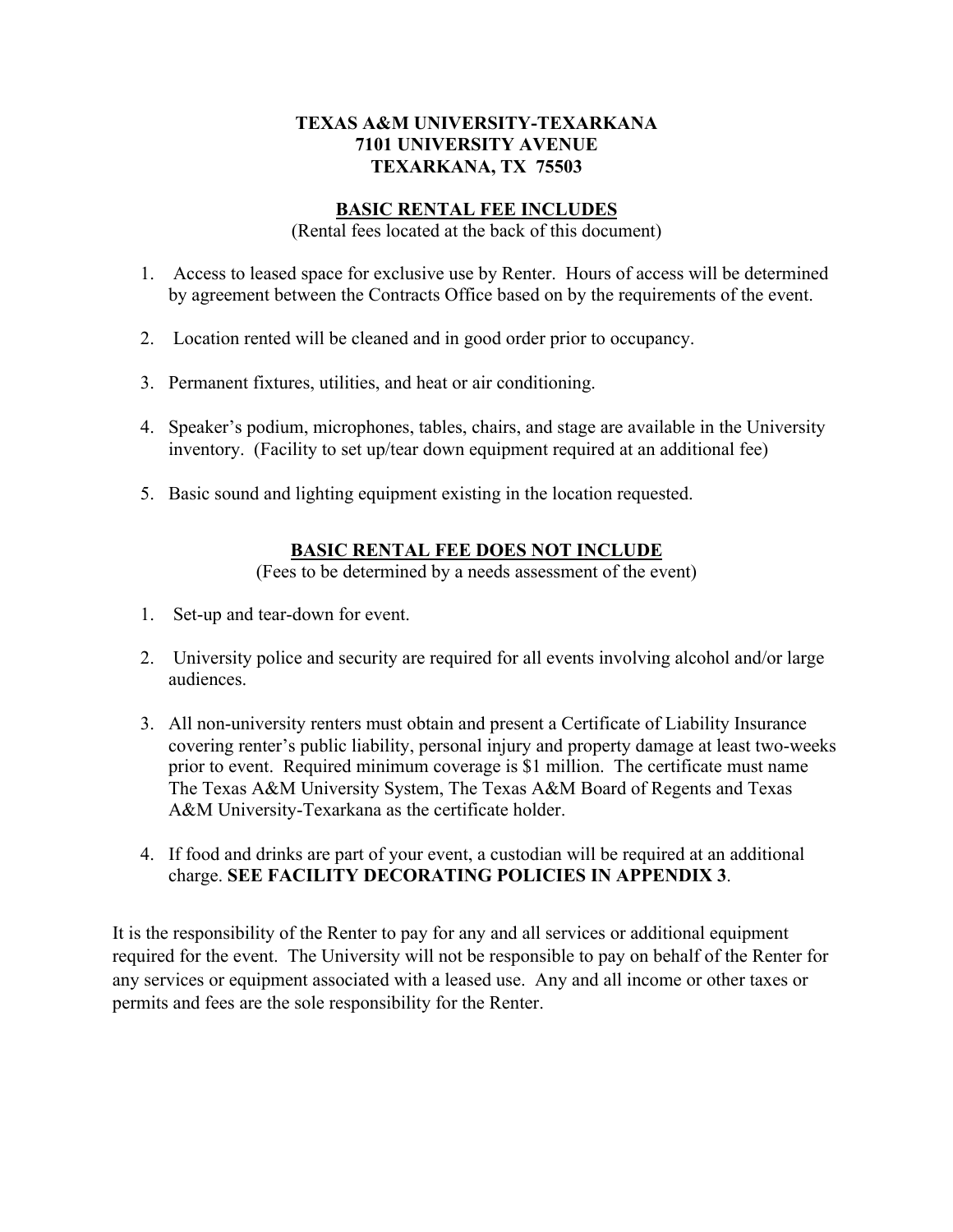# **APPENDIX I**

## **TEXAS A&M UNIVERSITY-TEXARKANA 7101 UNIVERSITY AVENUE TEXARKANA, TX 75503**

## **PRICE STRUCTURE**

# *EVENTS SERVING ALCOHOL ARE REQUIRED TO PROVIDE A CERTIFICATE OF LIABILITY INSURANCE COVERAGE BEFORE THEIR EVENT.*

# **EAGLE HALL & CLASSROOMS**

#### **For Profit:**

- Security deposit required
- Rental minimum of four  $(4)$  hours
- Set-up / tear-down
- Custodial services minimum of two (2) hours  $\omega$  \$36.00 per hour
- IT Support minimum of two (2) hours  $\omega$  \$60.00 per hour
- Security hourly rate of \$36.00 per hour

#### **Not-for-Profit: Non-Profit 501 (c) 3 Organizations (Certificate must be shown)**

- Security deposit required
- Set-up / tear-down
- Custodial services (minimum of two  $(2)$  hours  $(2)$  \$36.00 per hour
- IT Support minimum of two (2) hours  $\omega$  \$60.00 per hour
- Security hourly rate of \$36.00 per hour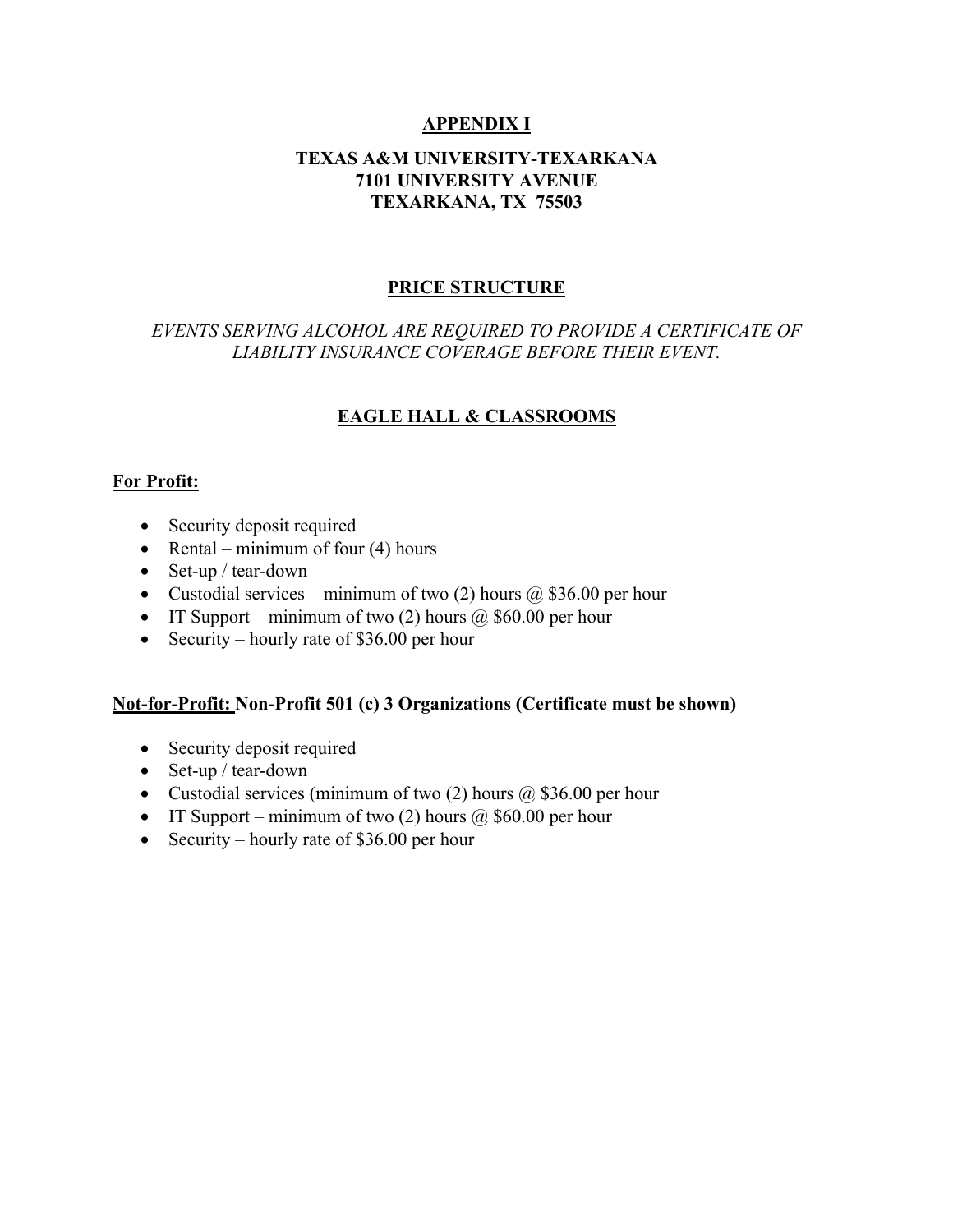# **APPENDIX 2**

| <b>FEE INFORMATION - EAGLE HALL</b>           | <b>FEE INFORMATION - COMPUTER LABS</b>        |
|-----------------------------------------------|-----------------------------------------------|
|                                               | UC Rm 323, 324 ~ SCIT Rm 213, 214, 215, 222   |
| Room Fee (\$90.00/Hr, 4 Hrs Min)              | Room Fee (\$50.00/Hr, 4 Hrs Min)              |
| Set Up/Tear down (\$65)                       | Set Up/Tear down (\$65)                       |
| Security (During Wrk Hrs - No Charge)         | Security (During Wrk Hrs - No Charge)         |
| Security (After hrs Only-\$40)                | Security (After Wrk Hrs-\$40/Hr)              |
| Custodian (After Hrs-\$36/Per Hr, 2 Hrs Min)  | Custodian (After Hrs-\$36/Per Hr, 2 Hr Min)   |
| IT Support (During Wrk Hrs-\$36/Hr)           | IT Support (During Wrk Hrs-\$36/Hr)           |
| IT Support (After Hrs-\$60/Hr, 2 Hr Min)      | IT Support (After Hrs-\$60/Hr, 2 Hr Min)      |
| Room/Security Deposit (\$200)                 | Room/Security Deposit (\$200)                 |
| Teleconferencing (If Needed) Flat Fee \$60.00 | Teleconferencing (If Needed) Flat Fee \$60.00 |
| <b>FEE INFORMATION - ALL OTHER ROOMS</b>      | <b>FEE INFORMATION</b>                        |
| UC Rm 116 and ALL TIERED Classrooms (in UC    |                                               |
| & SCIT)                                       | <b>ALL OTHER CLASSROOMS</b>                   |
| Room Fee (\$40/Hr, 4 Hrs Min)                 | Room Fee (\$35.00/Hr, 4 Hrs Min)              |
| Set Up/Tear down (\$65)                       | Set Up/Tear down (\$65)                       |
| Security (During Wrk Hrs - No Charge)         | Security (During Wrk Hrs - No Charge)         |
| Security (After Wrk Hrs \$40/Hr)              | Security (After Wrk Hrs-\$40/Hr)              |
| Custodian (After Hrs-\$36/Per Hr, 2 Hr Min)   | Custodian (After Hrs-\$36/Per Hr, 2 Hr Min)   |
| IT Support (During Wrk Hrs-\$36/Hr)           | IT Support (During Wrk Hrs-\$36/Hr)           |
| IT Support (After Hrs-\$60/Hr, 2 Hr Min)      | IT Support (After Hrs-\$60/Hr, 2 Hr Min)      |
| Room/Security Deposit (\$200)                 | Room/Security Deposit (\$200)                 |
| Teleconferencing (If Needed) Flat Fee \$60.00 | Teleconferencing (If Needed) Flat Fee \$60.00 |